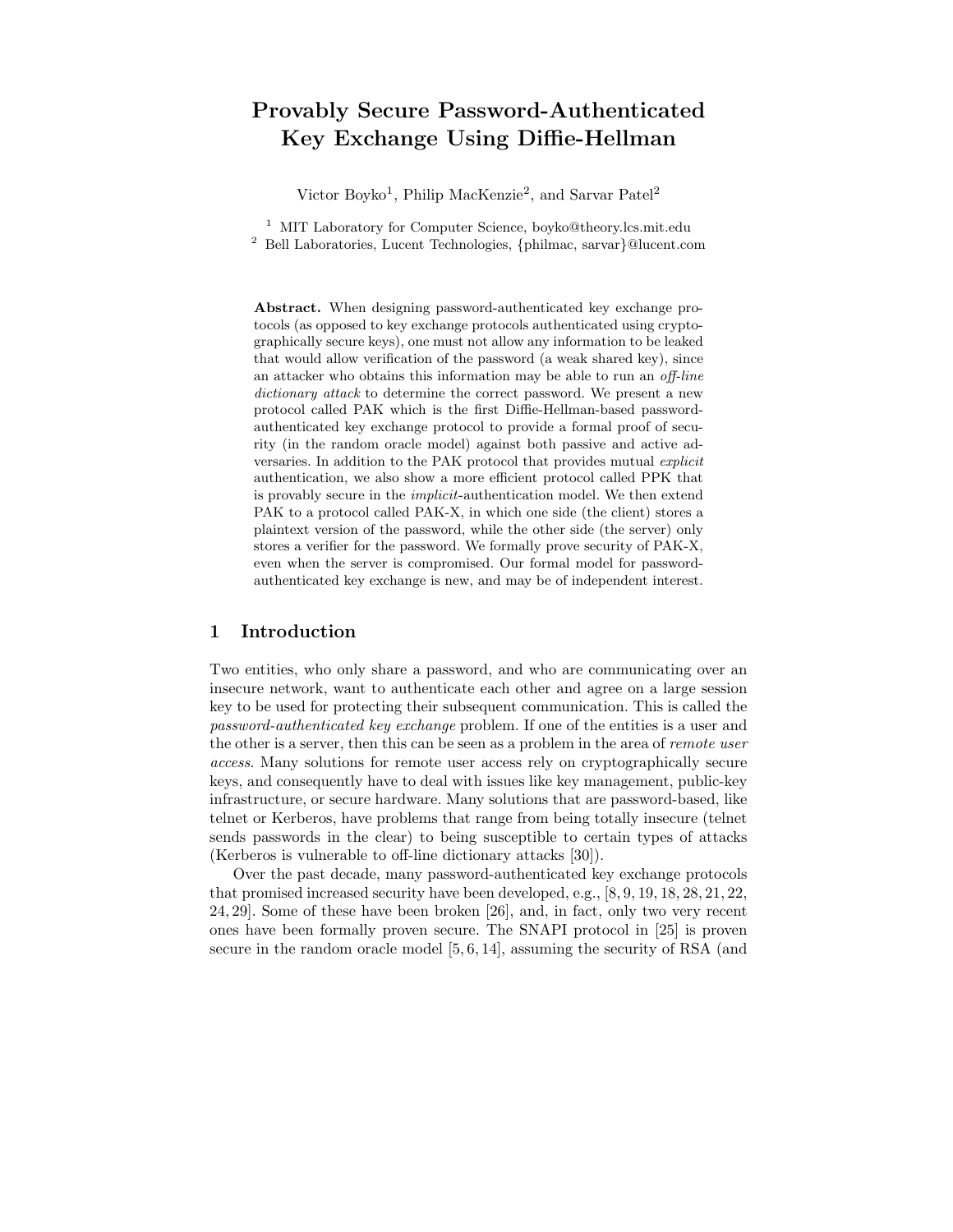also Decision Diffie-Hellman [11], when perfect forward secrecy is desired). The simple and elegant protocol in [3] is proven as secure as Decision Diffie-Hellman in a model that includes random oracles and ideal block ciphers. (Our protocol and the protocol of [3] were developed independently.)

We present a new password-authenticated key exchange protocol called **PAK** (Password Authenticated Key exchange), which provides perfect forward secrecy and is proven to be as secure as Decision Diffie-Hellman in the random oracle model. Compared to the protocol of [25], PAK (1) does not require the RSA assumption, (2) has fewer rounds, and (3) is conceptually simpler, with a simpler proof. Compared to the protocol of [3], PAK does not require an ideal block cipher assumption for security, but has a more complicated proof. (We note that the ideal block cipher assumption is used much less often in the literature than the random oracle assumption.) In the full paper [13], we also show how the security of PAK can be related to the Computational Diffie-Hellman problem.

In addition to PAK, we also show a more efficient 2 round protocol called PPK (Password-Protected Key exchange) that is provably secure in the implicitauthentication model. We then extend PAK to a protocol called PAK-X, in which one side (the client) stores a plaintext version of the password, while the other side (the server) only stores a verifier for the password. We formally prove security of PAK-X, even when the server is compromised. Security in this case refers to an attacker not being able to pose as a client after compromising the server; naturally, it would be trivial to pose as the server.

Our formal model for password-authenticated key exchange is new, and may be of independent interest. It is based on the formal model for secure key exchange by Shoup  $[27]$  (which follows the work of  $[2]$ ), enhanced with notions of password authentication security from [20, 25]. This model is based on the multiparty simulatability tradition (e.g. [1]), in which one first defines an ideal system that models, using a trusted center, the service to be performed (in this case, password-authenticated key exchange), and then one proves that the protocol running in the real world is essentially equivalent to that ideal system.

## 2 Background

User Authentication: Techniques for user authentication are broadly based on one or more of the following categories: (1) what a user knows, (2) what a user is, or (3) what a user has. The least expensive and most convenient solutions for user authentication have been based on the first category, of "what a user knows," and that is what we will focus on in this paper.

In fact, we will focus on the harder problem of *remote user authentication*. The need for remote user authentication is greatly increasing, due mainly to the explosive growth of the Internet and other types of networks, such as wireless communication networks. In any of these environments, it is safest to assume that the underlying links or networks are insecure, and we should expect that a powerful adversary would be capable of eavesdropping, deleting and inserting messages, and also initiating sessions.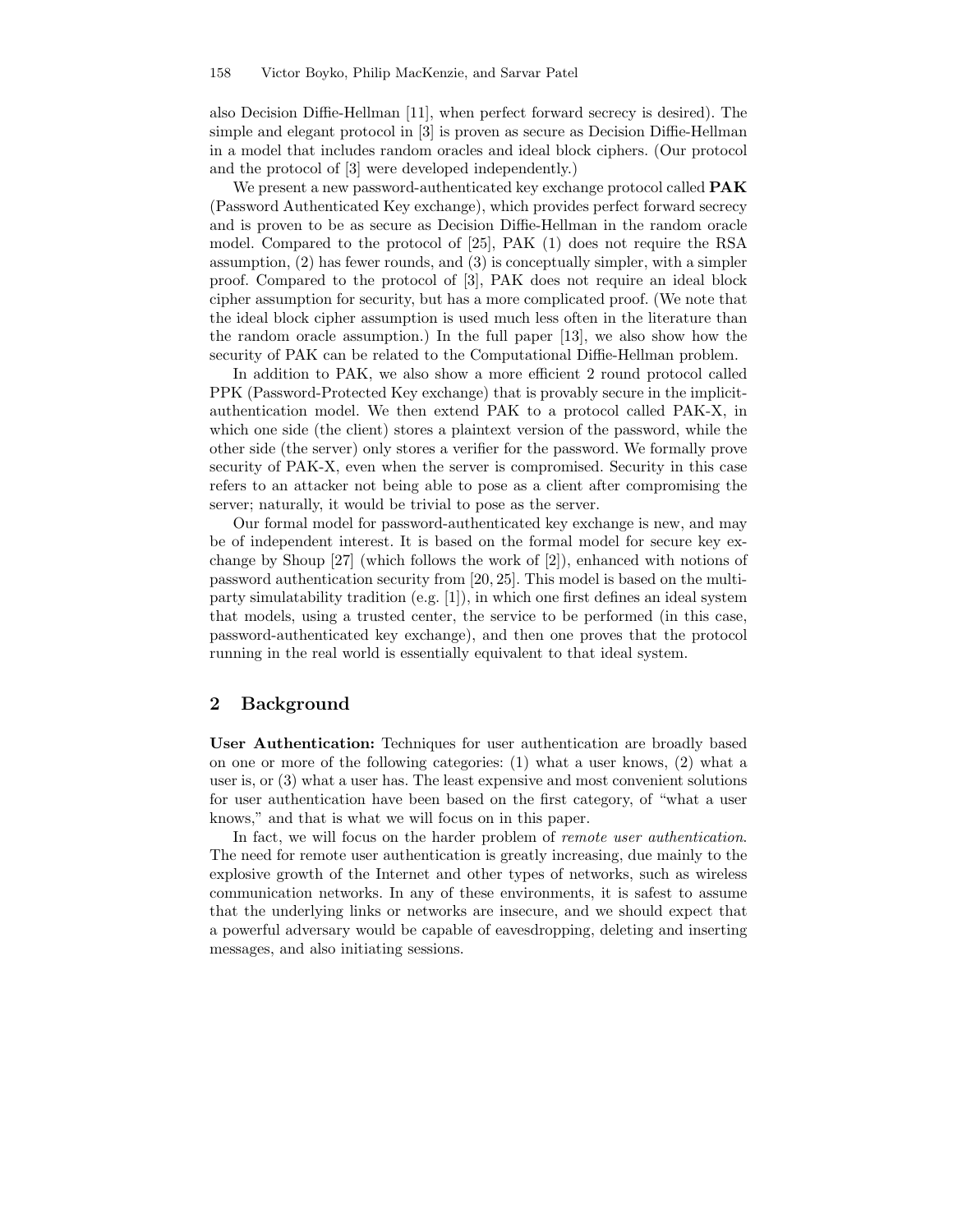Now we consider the question, "What can a user know?" It is common knowledge that users cannot remember long random numbers, hence if the user is required to know a large secret key (either symmetric or private/public) then these keys will have to be stored on the user's system. Furthermore, keeping these secret requires an extra security assumption and introduces a new point of weakness. Even if a user is required to know some public but non-generic data, like the server's public key, this must be stored on the user's system and requires an extra assumption that the public key cannot be modified. In either case, (1) there is a significant increase in administration overhead because both secret and public keys have to be generated and securely distributed to the user's system and the server, and (2) this would not allow for users to walk up to a generic station that runs the authentication protocol and be able to perform secure remote authentication to a system that was previously unknown to that station (such as, perhaps, the user's home system).

To solve these problems one may wish to use a trusted third party, either on-line (as in Kerberos) or off-line (i.e., a certification authority). However, the fact that the third party is "trusted" implies another security requirement. Also, the users or servers must at some point interact with the third party before they can communicate remotely, which increases the overhead of the whole system. Naturally, if an organized and comprehensive PKI emerges, this may be less of a problem. Still, password-only protocols seem very inviting because they are based on direct trust between a user and a server, and do not require the user to store long secrets or data on the user's system. They are thus cheaper, more flexible, and less administration-intensive. They also allow for a generic protocol which can be pre-loaded onto users' systems.

Password-Authentication Protocols: Traditional password protocols are susceptible to off-line dictionary attacks: Many users choose passwords of relatively low entropy, so it is possible for the adversary to compile a dictionary of likely passwords. Obviously, we can't prevent the adversary from trying the passwords on-line, but such an attack can be made infeasible by simply placing a limit on the number of unsuccessful authentication attempts. On the other hand, an offline search through the dictionary is quite doable. Here is an example an attack against a simple challenge-response protocol: The adversary overhears a challenge R and the associated response  $f(P, R)$  that involves the password. Now she can go off-line and run through all the passwords  $P'$  from a dictionary of likely passwords, comparing the value  $f(P', R)$  with  $f(P, R)$ . If one of the values matches the response, then the true password has been discovered.

A decade ago, Lomas et.al. [23] presented the first protocols which were resistant to these types of off-line dictionary attacks. The protocols assumed that the client had the server's public key and thus were not strictly passwordonly protocols. Other protocols for this scenario were developed in [19, 20, 12].

The EKE protocol [8] was the first password authenticated key exchange protocol that did not require the user to know the server's public key. The idea of EKE was to use the password to symmetrically encrypt the protocol messages of a standard key exchange (e.g., Diffie-Hellman [15]). Then an attacker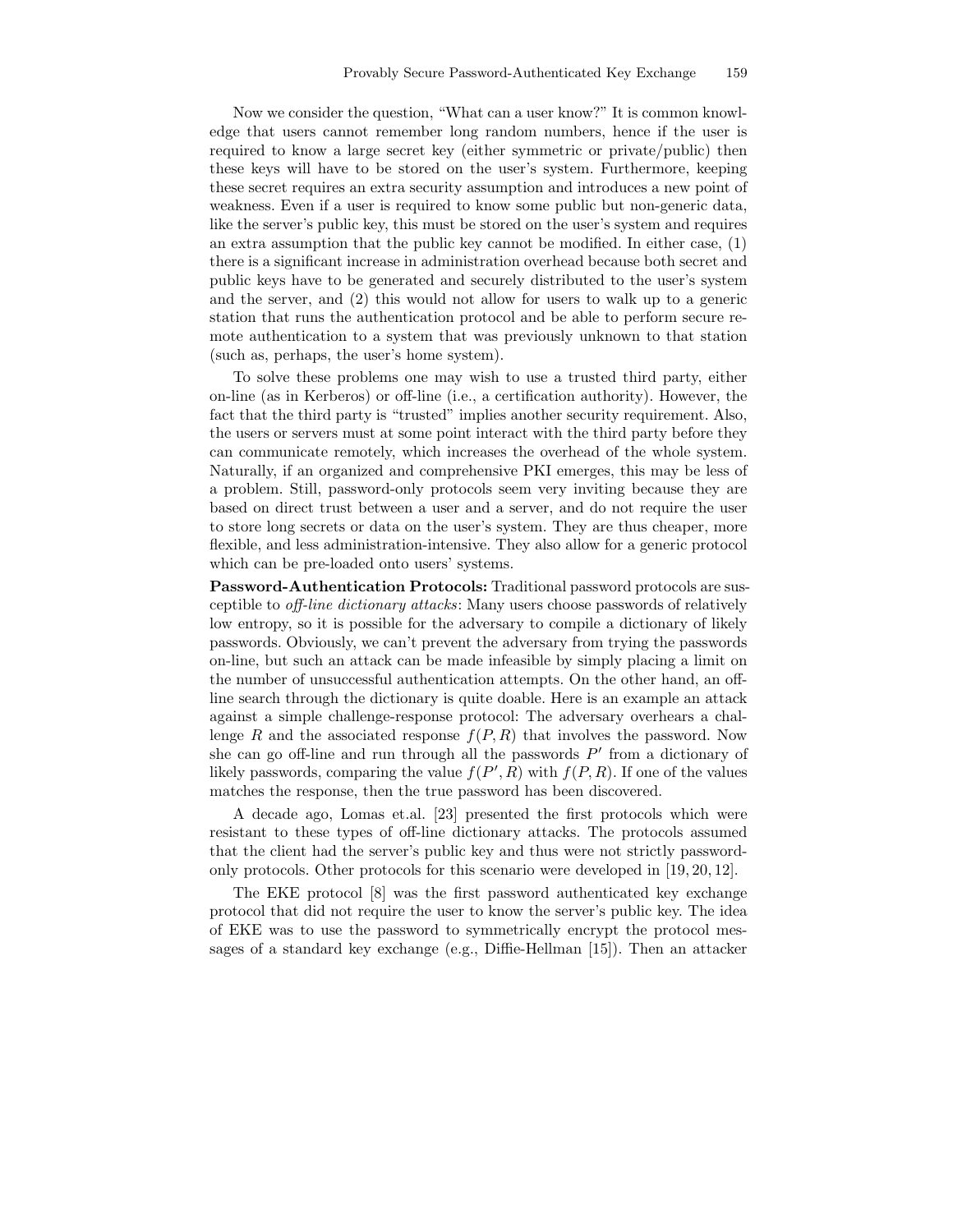making a password guess could decrypt the symmetric encryption, but could not break the asymmetric encryption in the messages, and thus could not verify the guess. Following EKE, many password authenticated key exchange protocols were proposed [9, 19, 18, 28, 21, 22, 24, 29]. Some of these protocols were, in addition, designed to protect against server compromise, so that an attacker that was able to steal data from a server could not later masquerade as a user without having performed a dictionary attack.<sup>1</sup> All of these protocol proposals contained informal arguments for security. However, the fact that some versions of these protocols were subsequently shown to be insecure [26] should emphasize the importance of formal proofs of security.

Models for Secure Authentication and Key Exchange: Bellare and Rogaway [4] presented the first formal model of security for entity authentication and key exchange, for the symmetric two party case. In [7] they extend it to the three party case. Blake-Wilson et.al. [10] further extend the model to cover the asymmetric setting. Independently, [25] and [3] present extensions to the model to allow for password authentication. Halevi and Krawczyk [20] and Boyarsky [12] present models which include both passwords and asymmetric keys (since they deal with password-based protocols that also rely on server public keys).

Bellare, Canetti, and Krawczyk [2] present a different model for security of entity authentication and key exchange, based on the multi-party simulatability tradition [1]. Shoup [27] refines and extends their model. We present a further extension of [27] that includes password authentication.

## 3 Model

For our proofs, we extend the formal notion of security for key exchange protocols from Shoup [27] to password-authenticated key exchange. We assume that the adversary totally controls the network, a la [4].

Security for key exchange in [27] is defined using an ideal system, which describes the service (of key exchange) that is to be provided, and a real system, which describes the world in which the protocol participants and adversaries work. The ideal system should be defined such that an "ideal world adversary" cannot (by definition) break the security. Then, intuitively, a proof of security would show that anything an adversary can do in the real system can also be done in the ideal system, and thus it would follow that the protocol is secure in the real system.

## 3.1 Ideal system

Our ideal system follows [27], except for the addition of password authentication and a slight modification to explicitly handle mutual authentication. We assume that there is a set of (honest) users, indexed  $i = 1, 2, \ldots$  Each user i may have

 $^{\rm 1}$  Naturally, given the data from a server, an attacker could perform an off-line dictionary attack, since the server must know something to verify a user's password.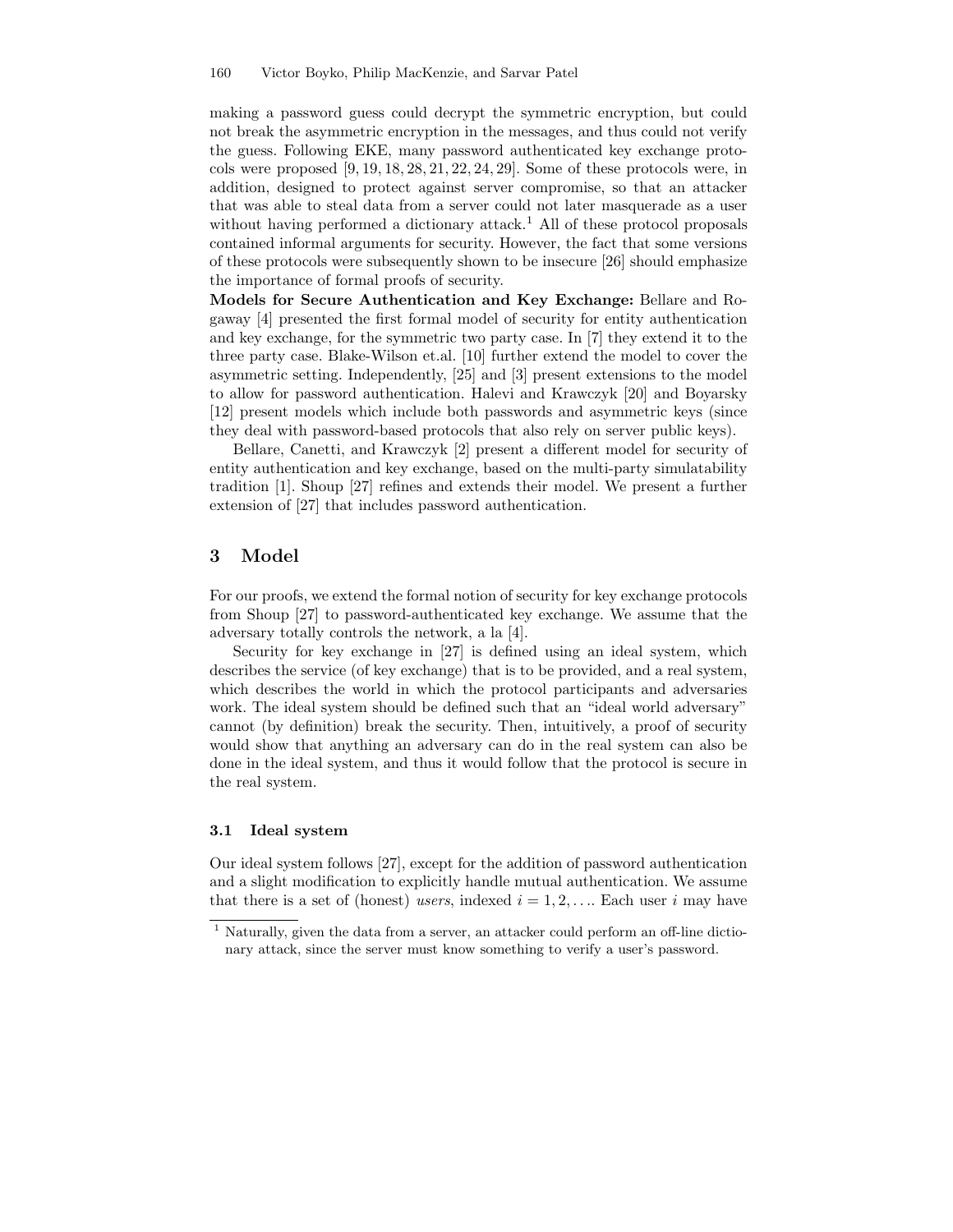several instances  $j = 1, 2, \ldots$  Then  $(i, j)$  refers to a given user instance. A user instance  $(i, j)$  is told the identity of its partner, i.e., the user it is supposed to connect to (or receive a connection from). An instance is also told its role in the session, i.e., whether it is going to open itself for connection, or whether it is going to connect to another instance.

There is also an *adversary* that may perform certain operations, and a *ring* master that handles these operations by generating certain random variables and enforcing certain global consistency constraints. Some operations result in a record being placed in a transcript.

The ring master keeps track of session keys  $\{K_{ij}\}\)$  that are set up among user instances (as will be explained below, the key of an instance is set when that instance starts a session). In addition, the ring master has access to a random bit string R of some agreed-upon length (this string is not revealed to the adversary). We will refer to R as the environment. The purpose of the environment is to model information shared by users in higher-level protocols.

Since we deal with password authentication, and since passwords are not cryptographically secure, our system must somehow allow a non-negligible probability of an adversary successfully impersonating an honest user. We do this by including passwords explicitly in our model. We let  $\pi$  denote the function assigning passwords to pairs of users. To simplify notation, we will write  $\pi[A, B]$ to mean  $\pi[\{A, B\}]$  (i.e.,  $\pi[A, B]$  is by definition equivalent to  $\pi[B, A]$ ).

The adversary may perform the following types of operations:

#### initialize user [Transcript: ("initialize user",  $i$ ,  $ID_i$ )]

The adversary assigns identity string  $ID_i$  to (new) user i. In addition, a random password  $\pi[ID_i, ID_{i'}]$  is chosen by the ring master for each existing user i' (see the discussion below on the distribution from which these passwords are generated). The passwords are not placed in the transcript. This models the out-of-band communication required to set up passwords between users.  ${\bf set~ password~[Transcript:~("set~password", i, ID', \pi)]}$ 

The identity  $ID'$  is required to be new, i.e., not assigned to any user. This sets  $\pi [ID_i, ID']$  to  $\pi$  and places a record in the transcript.

After  $ID'$  has been specified in a set password operation, it cannot be used in a subsequent initialize user operation.

## initialize user instance [Transcript: ("initialize user instance",  $i, j$ ,

 $role(i, j), PID_{ij}$ 

The adversary assigns a user instance  $(i, j)$  a role (one of {open, connect}) and a user  $PID_{ij}$  that is supposed to be its partner. If  $PID_{ij}$  is not set to an identity of an initialized user, then we require that a set password operation has been previously performed for i and  $PID_{ij}$  (and hence there can be no future *initialize user* operation with  $PID_{ij}$  as the user ID).

terminate user instance [Transcript: ("terminate user instance", $i,j$ ]] The adversary specifies a user instance  $(i, j)$  to terminate.

#### test instance password

This is called with an instance  $(i, j)$  and a password guess  $\pi$ . The returned result is either true or false, depending on whether  $\pi = \pi [ID_i, PID_{ij}]$ . If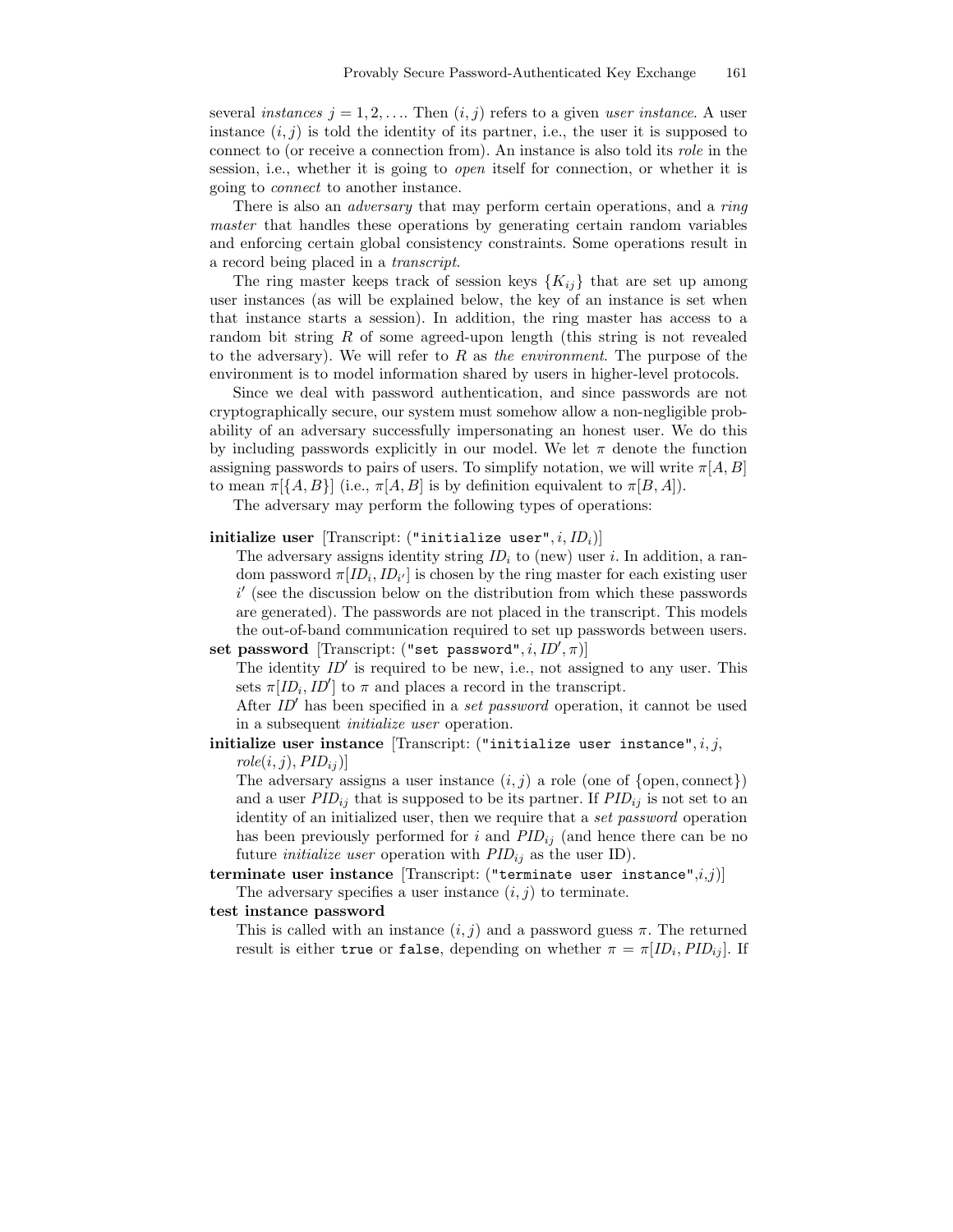the result is true, then this query is called a *successful guess on*  $\{ID_i, PID_{ij}\}$ (note that a successful guess on  $\{A, B\}$  is also a successful guess on  $\{B, A\}$ ). This query may only be asked once per user instance. The instance has to be initialized and not yet engaged in a session (i.e., no start session operation has been performed for that instance). Note that the adversary is allowed to ask a test instance password query on an instance that has been terminated. This query does not leave any records in the transcript.

start session [Transcript: ("start session", $i, j$ )]

The adversary specifies that a session key  $K_{ij}$  for user instance  $(i, j)$  should be constructed. The adversary specifies which connection assignment should be used. There are three possible connection assignments:

- open for connection from  $(i', j')$ . This requires that  $role(i, j)$  is "open,"  $(i', j')$  has been initialized and has not been terminated,  $role(i', j')$  is "connect,"  $PID_{ij} = ID_{i'}$ ,  $PID_{i'j'} = ID_{i}$ , no other instance is open for connection from  $(i', j')$ , and no test instance password operation has been performed on  $(i, j)$ . The ring master generates  $K_{ij}$  randomly. We now say that  $(i, j)$  is open for connection from  $(i', j')$ .
- connect to  $(i', j')$ . This requires that  $role(i, j)$  is "connect,"  $(i', j')$  has been initialized and has not been terminated,  $role(i', j')$  is "open,"  $PID_{ij} =$  $ID_{i'}, PID_{i'j'} = ID_i, (i', j')$  was open for connection from  $(i, j)$  after  $(i, j)$ was initialized and is still open for connection from  $(i, j)$ , and no test instance password operation has been performed on  $(i, j)$ . The ring master sets  $K_{ij} = K_{i'j'}$ . We now say that  $(i', j')$  is no longer open for connection.
- expose. This requires that either  $PID_{ij}$  has not been assigned to an identity of an initialized user, or there has been a successful guess on  $\{ID_i, PID_{ij}\}.$ The ring master sets  $K_{ij}$  to the value specified by the adversary.

Note that the connection assignment is not recorded in the transcript.

application [Transcript: ("application",  $f, f(R, {K_{ij}}))$ ]

The adversary is allowed to obtain any information she wishes about the environment and the session keys. (This models leakage of session key information in a real protocol through the use of the key in, for example, encryptions of messages.) The function  $f$  is specified by the adversary and is assumed to be efficiently computable.

implementation [Transcript: ("impl", cmnt)]

The adversary is allowed to put in an "implementation comment" which does not affect anything else in the ideal world. This will be needed for generating ideal world views that are equivalent to real world views, as will be discussed later.

For an adversary  $\mathcal{A}^*$ , IdealWorld $(\mathcal{A}^*)$  is the random variable denoting the transcript of the adversary's operations.

Discussion (password authentication): Our system correctly describes the ideal world of password authenticated key exchange. If two users successfully complete a key exchange, then the adversary cannot obtain the key or the password. This is modeled by the adversary not being allowed any test instance password queries on an instance after a successful key exchange. Our ideal model explicitly uses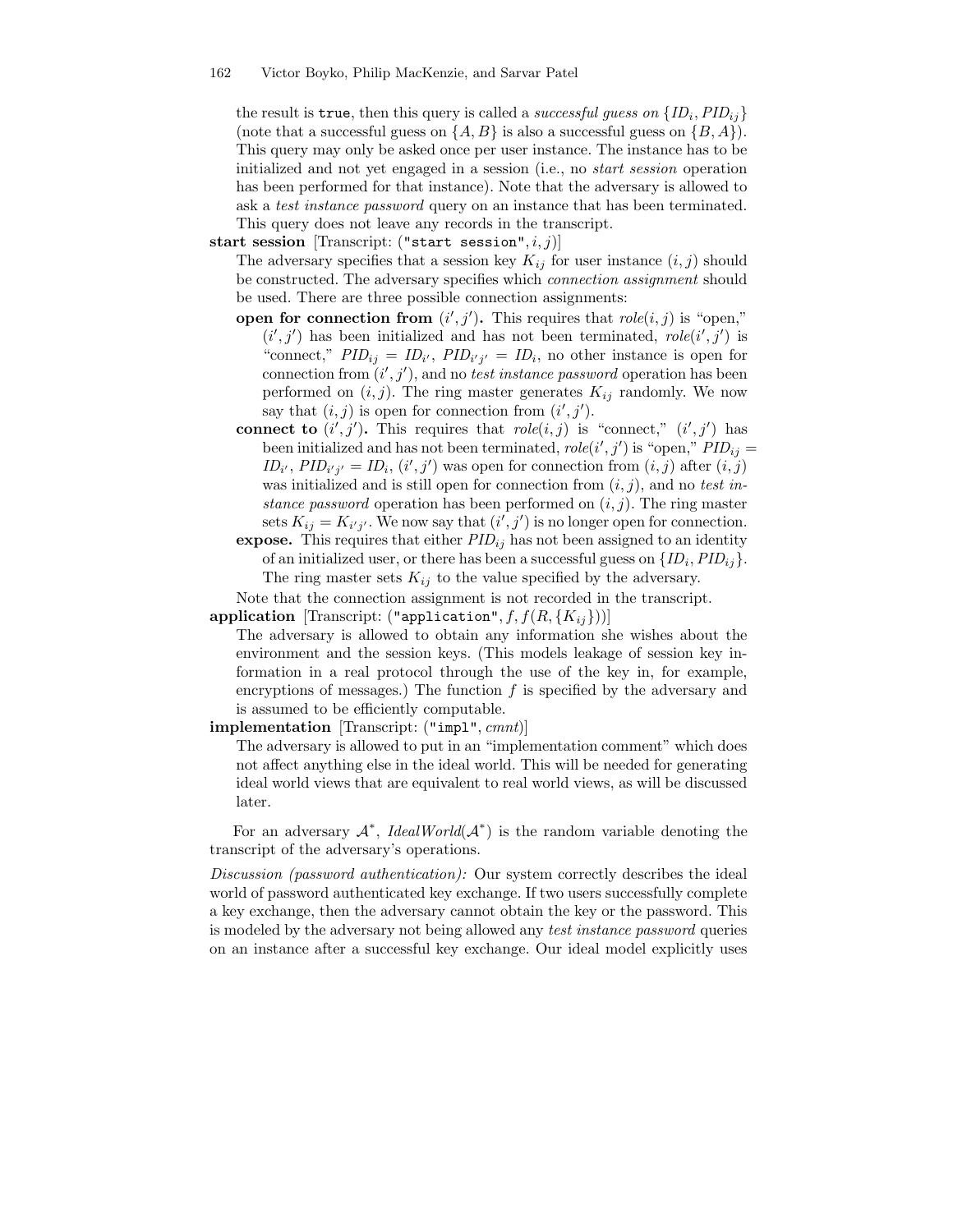(ring master generated) passwords, and an adversary can only obtain information about a password by issuing a test instance password query for an instance, signifying an impersonation attempt by the adversary against the key exchange protocol run by that instance. (One may think of this as modeling an adversary who attempts to log in to a server by sending a guessed password.)

We did not specify how the ring master chooses passwords for pairs of users. The simplest model would be to have a dictionary  $\mathcal{D}$ , which is a set of strings, and let all passwords be chosen uniformly and independently from that dictionary. To achieve the strongest notion of security, though, we can give the adversary all the power, and simply let her specify the distribution of the passwords as an argument to the initialize user operation (the specification of the distribution would be recorded in the transcript). The passwords of a user could even be dependent on the passwords of other users. We note that our proofs of security do not rely on any specific distribution of passwords, and would thus be correct even in the stronger model.

We also model the ability of the adversary to set up passwords between any users and herself, using the set password query. This can be thought of as letting the adversary set up rogue accounts on any computer she wishes, as long as those rogue accounts have different user IDs from all the valid users.

### 3.2 Real System with Passwords

Now we describe the real system in which we assume a password-authenticated key exchange protocol runs. Again, this is basically from [27], except that we do not concern ourselves with public keys and certification authorities, since all authentication is performed using shared passwords.

Users and user instances are denoted as in the ideal system. User instances are defined as state machines with implicit access to the user's ID, PID, and password (i.e., user instance  $(i, j)$  is given access to  $\pi [ID_i, PID_{ij}]$ ). User instances also have access to private random inputs (i.e., they may be randomized). A user instance starts in some initial state, and may transform its state only when it receives a message. At that point it updates its state, generates a response message, and reports its status, either "continue", "accept", or "reject", with the following meanings:

- "continue": the user instance is prepared to receive another message.
- "accept": the user instance (say  $(i, j)$ ) is finished and has generated a session key  $K_{ii}$ .
- "reject": the user instance is finished, but has not generated a session key.

The adversary may perform the following types of operations:

initialize user [Transcript: ("initialize user",  $i$ ,  $ID_i$ )] initialize user instance [Transcript: ("initialize user instance",i, j,  $role(i, j), PID_{ij})$ ]

set password [Transcript: ("set password",  $i, \mathit{ID}', \pi)$ ]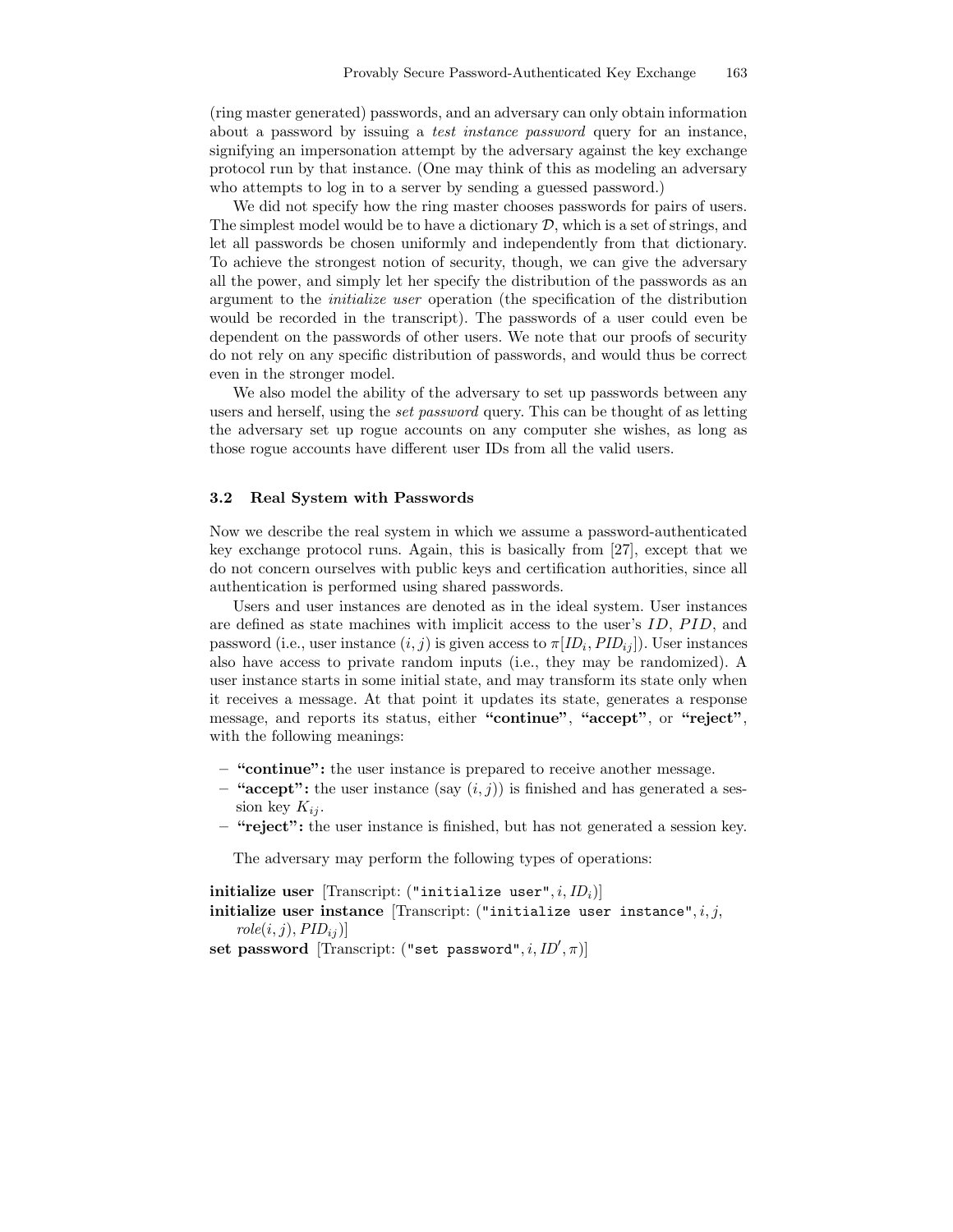- application [Transcript: ("application",  $f, f(R, \{K_{ij}\})$ ]] All above as in the ideal system.
- deliver message  $[Transcript: ("impl", "message", i, j, InMsg, OutMsg, status)]$ The adversary delivers  $ImMsg$  to user instance  $(i, j)$ . The user instance updates its state, and replies with *OutMsg* and reports *status*. If *status* is "accept", the record ("start session",  $i, j$ ) is added to the transcript, and if status is "reject", the record ("terminate instance",  $i$ ,  $j$ ) is added to the transcript.
- random oracle [Transcript: ("impl", "random oracle",  $i, x, H_i(x)$ )] The adversary queries random oracle  $i$  on a binary string  $x$  and receives the result of the random oracle query  $H_i(x)$ . Note that we do not allow application operations to query random oracles  $H_i$ . In other words, we do not give higher-level protocols access to the random oracles used by the key exchange scheme (although a higher-level protocol could have its own random oracles). The adversary, however, does have access to all the random oracles.

For an adversary  $A$ , RealWorld $(A)$  denotes the transcript of the adversary's operations. In addition to records made by the operations, the transcript will include the random coins of the adversary in an *implementation* record  $("impl", "coins", coins).$ 

#### 3.3 Definition of Security

The definition of security for key exchange given in [27] requires

- 1. completeness: for any real world adversary that faithfully delivers messages between two user instances with complimentary roles and identities, both user instances accept; and
- 2. simulatability: for every efficient real world adversary  $A$ , there exists an efficient ideal world adversary  $\mathcal{A}^*$  such that  $\text{RealWorld}(\mathcal{A})$  and  $\text{IdealWorld}(\mathcal{A}^*)$ are computationally indistinguishable.

We will use this definition for password-authenticated key exchange as well.<sup>2</sup>

## 4 Explicit Authentication: The PAK Protocol

#### 4.1 Preliminaries

Let  $\kappa$  and  $\ell$  denote our security parameters, where  $\kappa$  is the "main" security parameter and can be thought of as a general security parameter for hash functions and secret keys (say 128 or 160 bits), and  $\ell > \kappa$  can be thought of as a security

 $^{\rm 2}$  We can do this because our ideal model includes passwords explicitly. If it did not, we would have to somehow explicitly state the probability of distinguishing real world from ideal world transcripts, given how many impersonation attempts the real world adversary has made.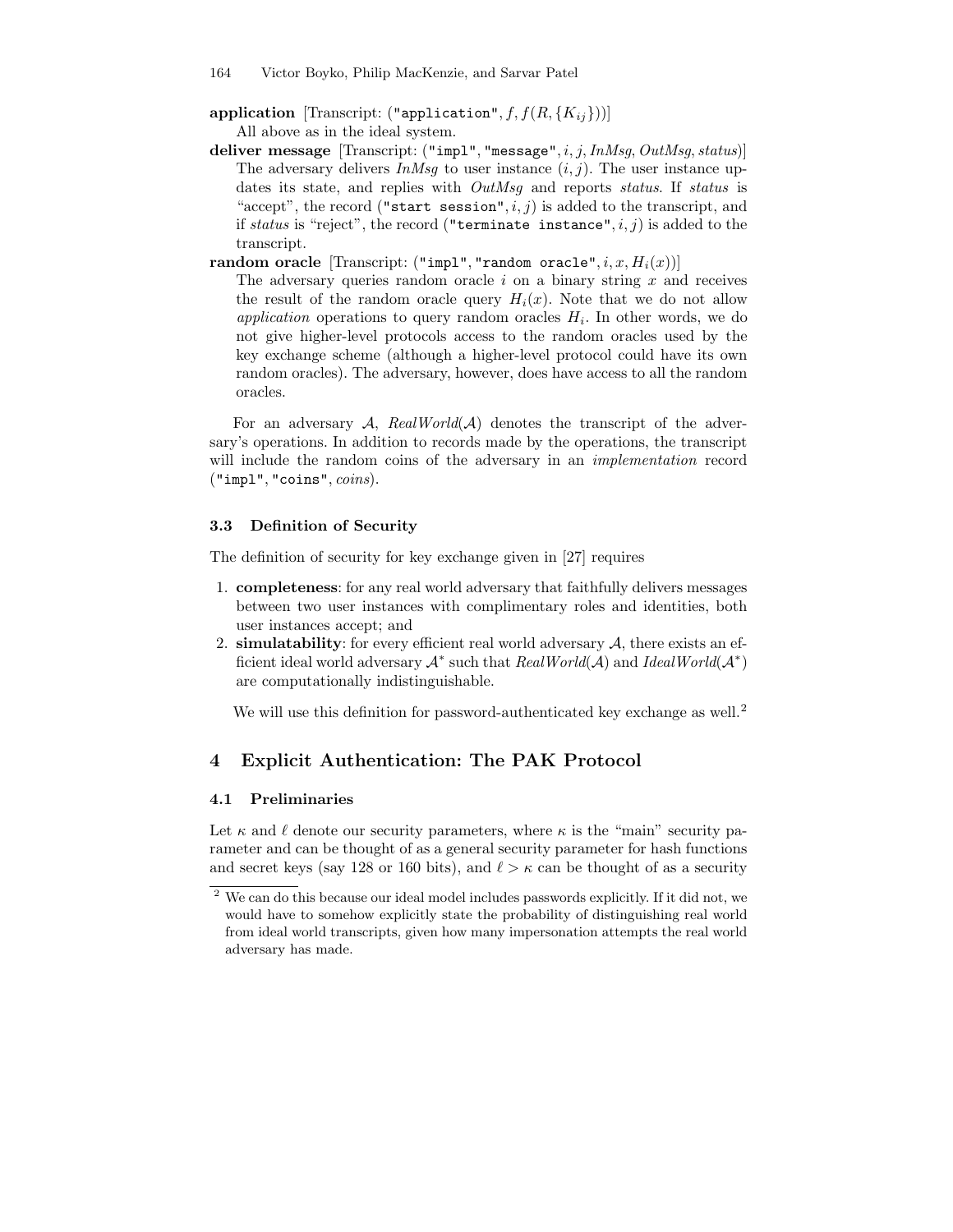A  
\n
$$
x \in_R Z_q
$$
\n
$$
m = g^x \cdot (H_1(A, B, \pi))^r
$$
\n
$$
m \longrightarrow
$$
\n
$$
m \longrightarrow
$$
\n
$$
y \in_R Z_q
$$
\n
$$
\mu = g^y
$$
\n
$$
\sigma = (\frac{m}{(H_1(A, B, \pi))^r})^y
$$
\n
$$
k = H_{2a}(A, B, m, \mu, \sigma, \pi)
$$
\n
$$
k' = H_{2b}(A, B, m, \mu, \sigma, \pi)
$$
\n
$$
K = H_3(A, B, m, \mu, \sigma, \pi)
$$
\n
$$
K = H_3(A, B, m, \mu, \sigma, \pi)
$$
\n
$$
K = H_3(A, B, m, \mu, \sigma, \pi)
$$

Fig. 1. PAK protocol, with  $\pi = \pi[A, B]$ . The resulting session key is K. If a "Test" returns false, the protocol is aborted.

parameter for discrete-log-based public keys (say 1024 or 2048 bits). Let  $\{0,1\}^*$ denote the set of finite binary strings and  $\{0,1\}^n$  the set of binary strings of length n. A real-valued function  $\epsilon(n)$  is negligible if for every  $c > 0$ , there exists  $n_c > 0$  such that  $\epsilon(n) < 1/n^c$  for all  $n > n_c$ .

Let q of size at least  $\kappa$  and p of size  $\ell$  be primes such that  $p = rq + 1$  for some value r co-prime to q. Let g be a generator of a subgroup of  $Z_p^*$  of size q. Call this subgroup  $G_{p,q}$ . We will often omit " mod p" from expressions when it is obvious that we are working in  $Z_p^*$ .

Let  $DH(X, Y)$  denote the Diffie-Hellman value  $g^{xy}$  of  $X = g^x$  and  $Y = g^y$ . We assume the hardness of the *Decision Diffie-Hellman problem* (DDH) in  $G_{p,q}$ . One formulation is that given  $g, X, Y, Z$  in  $G_{p,q}$ , where  $X = g^x$  and  $Y = g^y$  are chosen randomly, and Z is either  $DH(X, Y)$  or random, each with half probability, determine if  $Z = DH(X, Y)$ . Breaking DDH implies a constructing a polynomialtime adversary that distinguishes  $Z = DH(X, Y)$  from a random Z with nonnegligible advantage over a random guess.

#### 4.2 The Protocol

Define hash functions  $H_{2a}$ ,  $H_{2b}$ ,  $H_3$ :  $\{0,1\}^*$   $\rightarrow$   $\{0,1\}^*$  and  $H_1$ :  $\{0,1\}^*$   $\rightarrow$  $\{0,1\}^{\eta}$  (where  $\eta \geq \ell + \kappa$ ). We will assume that  $H_1$ ,  $H_{2a}$ ,  $H_{2b}$ , and  $H_3$  are independent random functions. Note that while  $H_1$  is described as returning a bit string, we will operate on its output as a number modulo p.

The PAK protocol is given in Figure 1.

**Theorem 1.** The PAK protocol is a secure password-authenticated key exchange protocol in the explicit-authentication model.

**Proof:** (Sketch) The completeness requirement follows directly by inspection. Here we sketch the proof that the simulatability requirement holds. Complete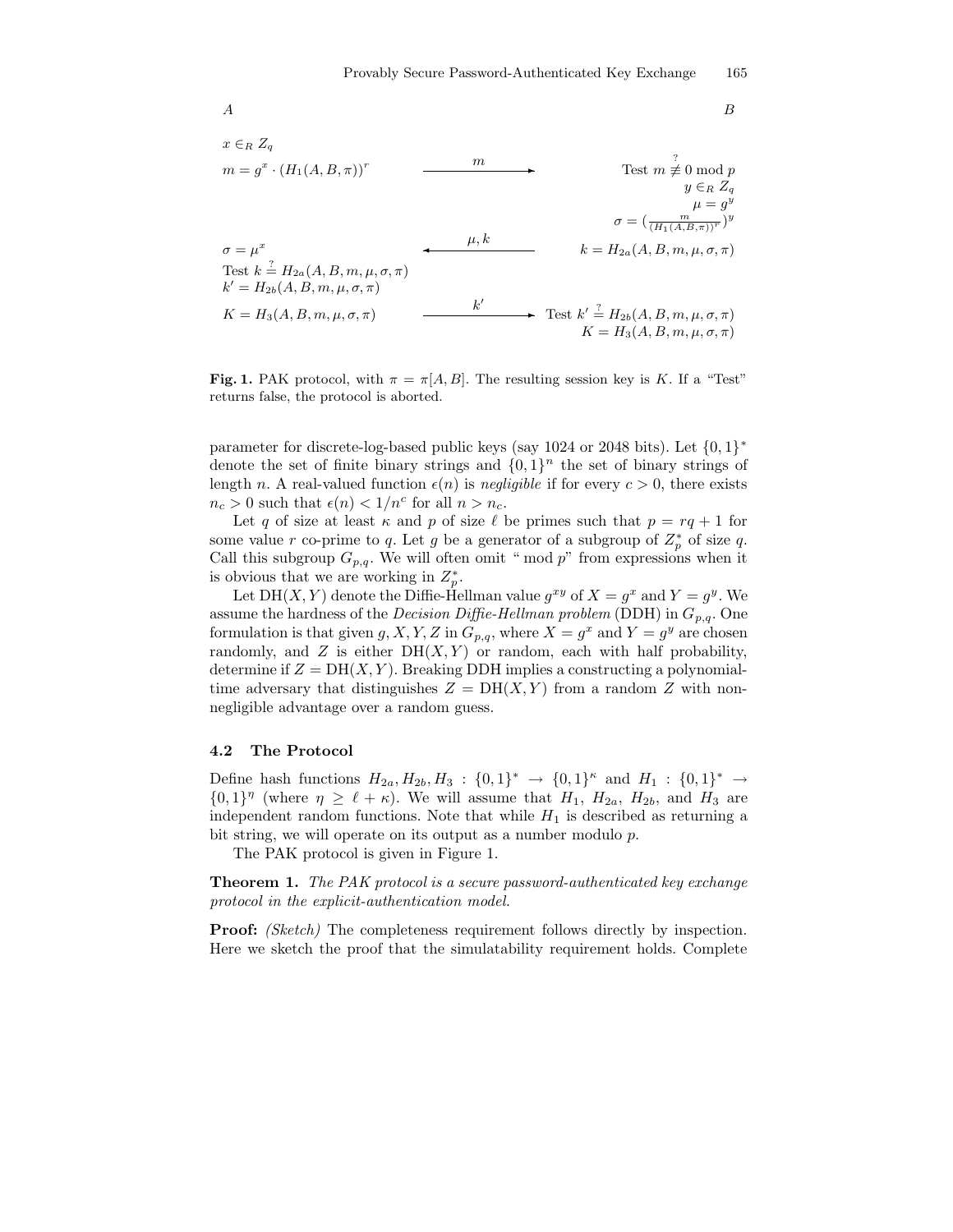details are presented in the full paper [13]. The basic technique is essentially that of Shoup [27]. The idea is to create an ideal world adversary  $\mathcal{A}^*$  by running the real world adversary A against a simulated real system, which is built on top of the underlying ideal system. In particular,  $A^*$  (i.e., the simulator combined with  $\mathcal{A}$ ) will behave in the ideal world just like  $\mathcal A$  behaves in the real world, except that idealized session keys will be used in the real world simulation instead of the actual session keys computed in the real system.

Thus, our proof consists of constructing a simulator (that is built on top of an ideal system) for a real system so that the transcript of an adversary attacking the simulator is computationally indistinguishable from the transcript of an adversary attacking the real system.

Simulator The general idea of our simulator is to try to detect guesses on the password (by examining the adversary's random oracle queries) and turn them into test instance password queries. If the simulator does not detect a password guess, then it either sets up a connection between two instances (if all the messages between them have been correctly relayed), or rejects (otherwise). The main difficulty in constructing the simulator is that we need to respond to the adversary's requests without knowing the actual passwords. This causes us to use random values in place of the results of those random oracle calls that take the password as an argument. We can think of these as "implicit" oracle calls. In handling the adversary's explicit random oracle queries, as well as those protocol operations that use random oracles, we need to make sure that we don't use inconsistent values for the result of a random oracle on a certain input. Specifically, we must make sure the random oracle queries to  $H_{2a}$  and  $H_{2b}$  are consistent with the  $k$  and  $k'$  values sent or received by the user instances. This is relatively straightforward (using test instance password queries) except when the adversary sends a  $\mu$  value back to an initiator instance. To be able to determine the password being tested by the adversary in this case, we will make sure the simulator has answered each  $H_1(A, B, \pi)$  query using a random value for which it knows the discrete log (after that value is raised to the r).

Indistinguishability The simulation described above is indistinguishable from the real world as long as the simulator does not need to perform a test instance password query that is disallowed in the ideal world. Specifically, by the rules of the ideal world, (1) only one of these queries can be made for each user instance, and (2) the query cannot be made at all for any instance that performs a start session operation (previously or in the future). So to finish our proof, we need to show that if the adversary can break either rule with non-negligible probability, then we can break the DDH Assumption with non-negligible probability.

The idea of the proof of (2) goes as follows. Say that the offending query is made within the first  $T$  queries.  $(T$  is bounded by the adversary's running time and must be polynomial.) Take a DDH challenge  $(X, Y, Z)$ . Run the simulation (playing the ringmaster also, i.e., choosing our own passwords) with the following changes: Choose a random  $d \in [0, T]$ . On the dth deliver message query to initiate a protocol, say for users A and B, set  $m = X$ . For any B instance that receives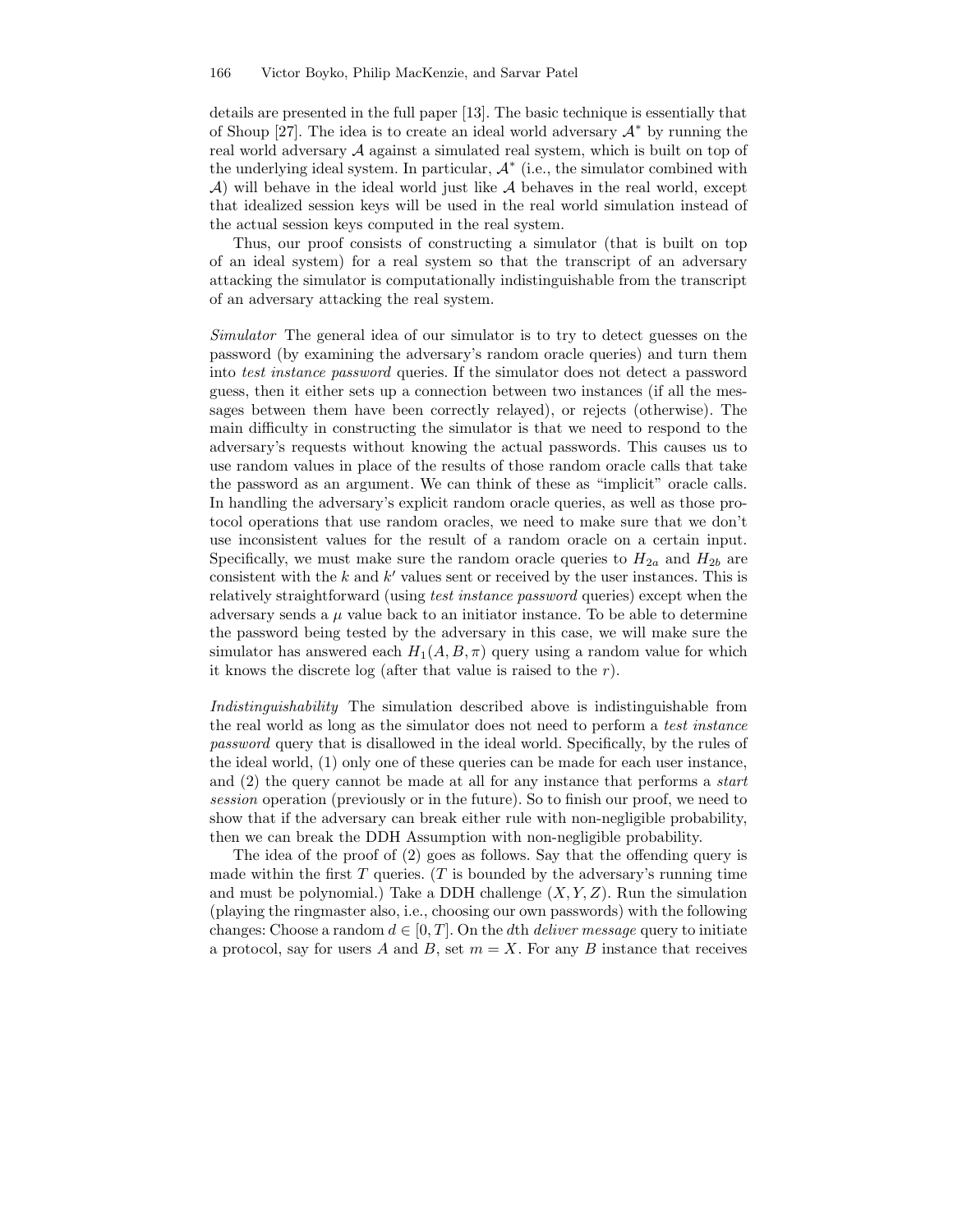$m = X$ , set  $\mu = Yg^y$  for some random y. If the adversary makes a query to  $H_{2a}$ ,  $H_{2b}$ , or  $H_3$  with  $A, B, m$ , a  $\mu$  as calculated above,  $\sigma$ , and  $\pi$ , where  $\sigma = ZX^y/\mu^{r\alpha_{\pi}}$ for  $\alpha_{\pi}$  the discrete log of  $(H_1(A, B, \pi))^r$ , guess that the DDH challenge is a true DH instance. All other queries are answered in a straightforward way, except that the adversary may make a valid password guess using its own  $\mu$  and  $\sigma$ , for which the simulator cannot verify the  $\sigma$  value (because the simulator does not know the discrete log of  $X$ ). In this case we flip a coin to decide whether to accept or not, and continue the simulation. It can be shown that if the adversary is able to break this ideal world rule with probability  $\epsilon$ , then we will give a correct response to the DDH challenge with probability roughly  $\frac{1}{2} + \frac{\epsilon}{4T}$ . (The 4 in the denominator comes from the half probability of the DDH challenge being a true DH instance and the half probability of a correct coin flip.)

The idea of the proof of (1) goes as follows. Say that the offending queries occur within the first  $T$  queries. Let the DDH challenge be  $(X, Y, Z)$ . Run the simulation (playing the ringmaster also) with the following changes: Choose a random  $d \in [0, T]$ . Assume the bad event will occur for the dth pair of users mentioned (either in an  $H_1(A, B, \cdot)$  query or an *initialize user instance* with A and partner B) Each time  $H_1(A, B, \pi)$  is queried for some  $\pi$ , flip a coin to decide whether to include a factor of  $X$  in the return value. For any first message to a B instance with partner A, set  $\mu = Yg^y$  for some random y. Note that the  $\sigma$  values used in any pair of  $H_{2a}$ ,  $H_{2b}$ , and  $H_3$  queries for the same  $A, B, m, \mu$ (where  $\mu$  was calculated as  $Yg^y$ ), and using two different password guesses ( $\pi_1$ ) and  $\pi_2$ ) can be tested against the Z value if exactly one of  $H_1(A, B, \pi_1)$  and  $H_1(A, B, \pi_2)$  included a factor of X in its calculation. If any of these pairs tests positively for the Z value, guess that the DDH challenge is a true DH instance. All other queries are answered in a straightforward way. It can be shown that if the adversary is able to break this ideal world rule with probability  $\epsilon$ , then we will give a correct response to the DDH challenge with probability roughly  $\frac{1}{2} + \frac{\epsilon}{4T}$ . (The 4 in the denominator comes from the half probability of the DDH challenge being a true DH instance and the half probability of the adversary making queries for two passwords in which exactly one included a factor of  $X$ in the  $H_1$ () calculation.)

## 5 Implicit Authentication: The PPK Protocol

We first describe an Ideal System with Implicit Authentication, and then describe the PPK protocol. Note that we still use the Real System from Section 3.2.

#### 5.1 Ideal System with Implicit Authentication

Here we consider protocols in which the parties are implicitly authenticated, meaning that if one of the communicating parties is not who she claims to be, she simply won't be able to obtain the session key of the honest party. The honest party (which could be playing the role of either "open" or "connect") would still open a session, but no one would be able to actually communicate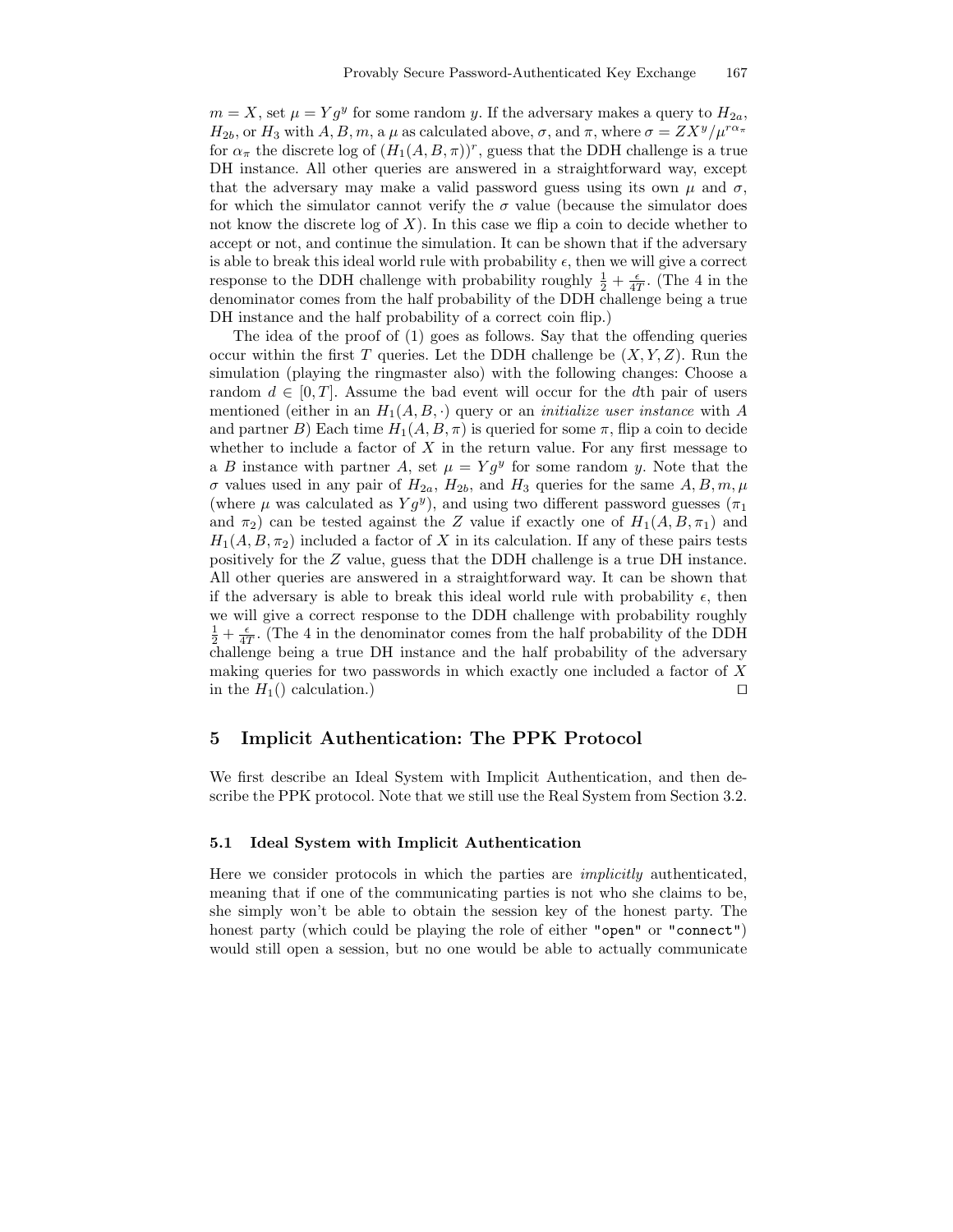with her on that session.<sup>3</sup> Thus, some of the connections may be "dangling." We will allow two new connection assignments:

dangling open. This requires  $role(i, j)$  to be "open." dangling connect. This requires  $role(i, j)$  to be "connect."

In both cases, the ring master generates  $K_{ij}$  randomly.

To use implicit authentication with passwords, we will make the following rules:

- Dangling connection assignments are allowed even for instances on which the test instance password query has been performed.
- $A$  test instance password query is allowed on an instance, even if it has already started a session with a dangling connection assignment.

We still restrict the number of *test instance password* queries to at most one per instance. The rules relating to other connection assignments do not change.

The reason for this permissiveness is that an instance with a dangling connection assignment can't be sure that it wasn't talking to the adversary. All that is guaranteed is that the adversary won't be able to get the key of that instance, unless she correctly guesses the password.

In practice, this means that we can't rule out an unsuccessful password guess attempt on an instance until we can confirm that some partner instance has obtained the same key. It follows that if we are trying to count the number of unsuccessful login attempts (e.g., so that we can lock the account when some threshold is reached), we can't consider an attempt successful until we get some kind of confirmation that the other side has obtained the same key. We thus see that key confirmation (which, in our model, is equivalent to explicit authentication) is indeed relevant when we use passwords.

### 5.2 PPK Protocol

If we don't require explicit authentication, we can make a much more efficient protocol. The PPK protocol requires only two rounds of communication. The protocol is given in Figure 2.

**Theorem 2.** The PPK protocol is a secure password-authenticated key exchange protocol in the implicit-authentication model.

The completeness requirement follows directly by inspection. The proof of simulatability is omitted due to page limits. The basic structure of the proof is very similar to that of the PAK protocol.

<sup>&</sup>lt;sup>3</sup> In a later version of [27], Shoup also deals with implicit authentication, but in a different way. We feel our solution is more straightforward and intuitive.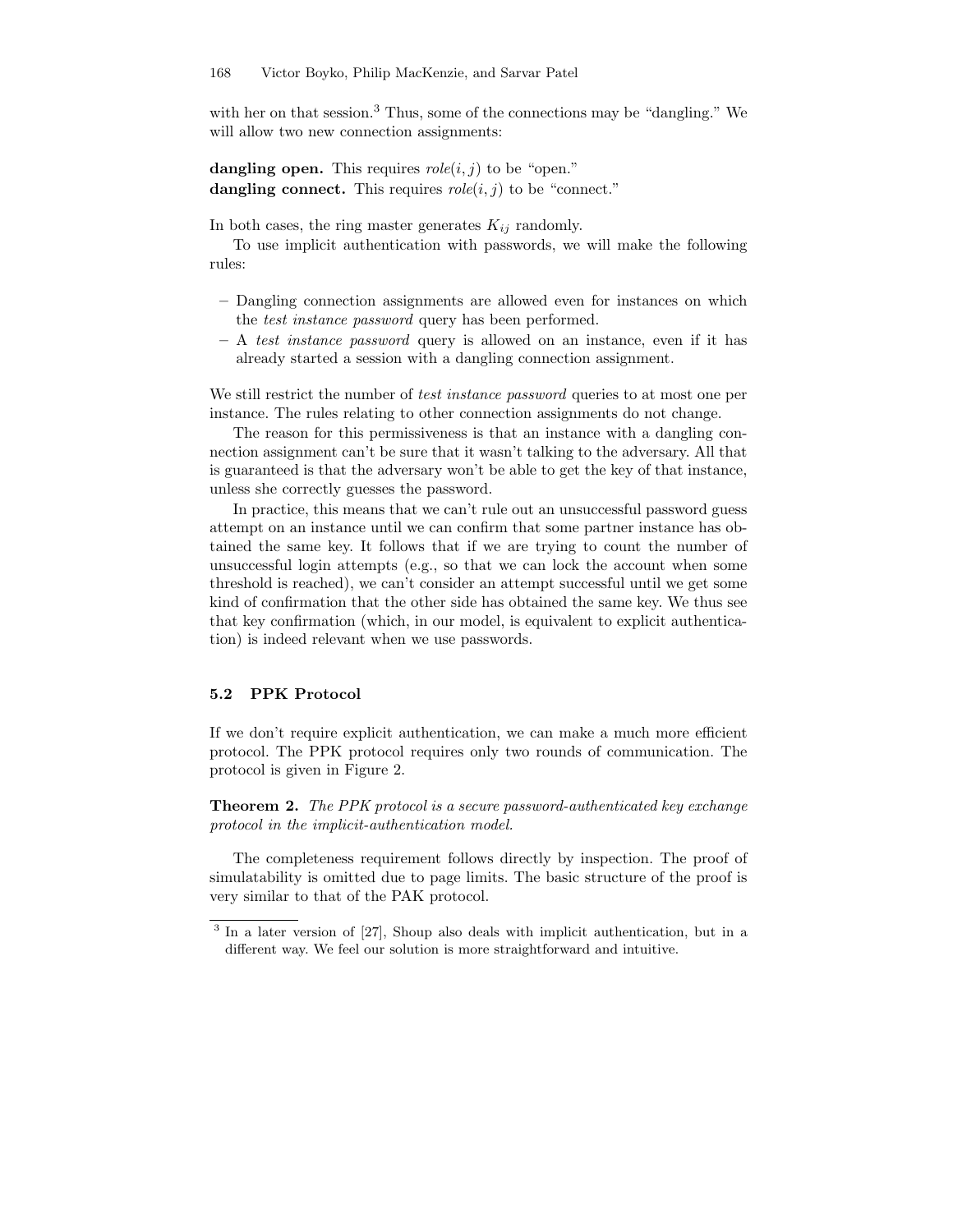A  
\n
$$
x \in_R Z_q
$$
\n
$$
m = g^x \cdot (H_1(A, B, \pi))^r
$$
\n
$$
u = g^y \cdot (H_1(A, B, \pi))^r
$$
\n
$$
u = g^y \cdot (H_1(A, B, \pi))^r
$$
\n
$$
\sigma = (\frac{n}{(H_1(A, B, \pi))^r})^y
$$
\n
$$
K = H_3(A, B, m, \mu, \sigma, \pi)
$$
\nB  
\n
$$
\mu = g^y \cdot (H_1(A, B, \pi))^r
$$
\n
$$
\sigma = (\frac{n}{(H_1(A, B, \pi))^r})^y
$$
\n
$$
K = H_3(A, B, m, \mu, \sigma, \pi)
$$

Fig. 2. PPK protocol, with  $\pi = \pi[A, B]$ . The resulting session key is K.

## 6 Resilience to Server Compromise—The PAK-X Protocol

#### 6.1 Ideal System with Passwords—Resilience to Server Compromise

Now we define a system in which one party is designated as a server, and which describes the ability of an adversary to obtain information about passwords stored on the server, along with the resultant security. To accomplish this, one role (open or connect) is designated as the server role, while the other is designated as the *client* role. We add the *test password* and *get verifier* operations, and change the start session operation.

#### test password

This query takes two users, say  $i$  and  $i'$ , as arguments, along with a password guess  $\pi$ . If a *get verifier* query has been made on  $\{i, i'\}$ , then this returns whether  $\pi = \pi [ID_i, ID_{i'}]$ . If the comparison returns true, this is called a successful guess on  $\{ID_i, ID_{i'}\}$ . If no *get verifier* has been made on  $\{i, i'\}$ , then no answer is returned (but see the description of get verifier below). This query does not place a record in the transcript. It can be asked any number of times, as long as the next query after every *test password* is of type implementation. (The idea of the last requirement is that a test password query has to be caused by a "real-world" operation, which leaves an implementation record in the transcript.)

get verifier [Transcript: ("get verifier",  $i$ ,  $i')$ ]

Arguments: users i and i'. For each test password query on  $\{i, i'\}$  that has previously been asked (if any), returns whether or not it was successful. If any one of them actually was successful, then this get verifier query is called a successful guess on  $\{ID_i, ID_{i'}\}$ . Note that the information about the success or failure of test password queries is not placed in the transcript.

start session [Transcript: ("start session", $i, j$ ]]

In addition to the rules specified previously, a connection assignment of  $ex$ -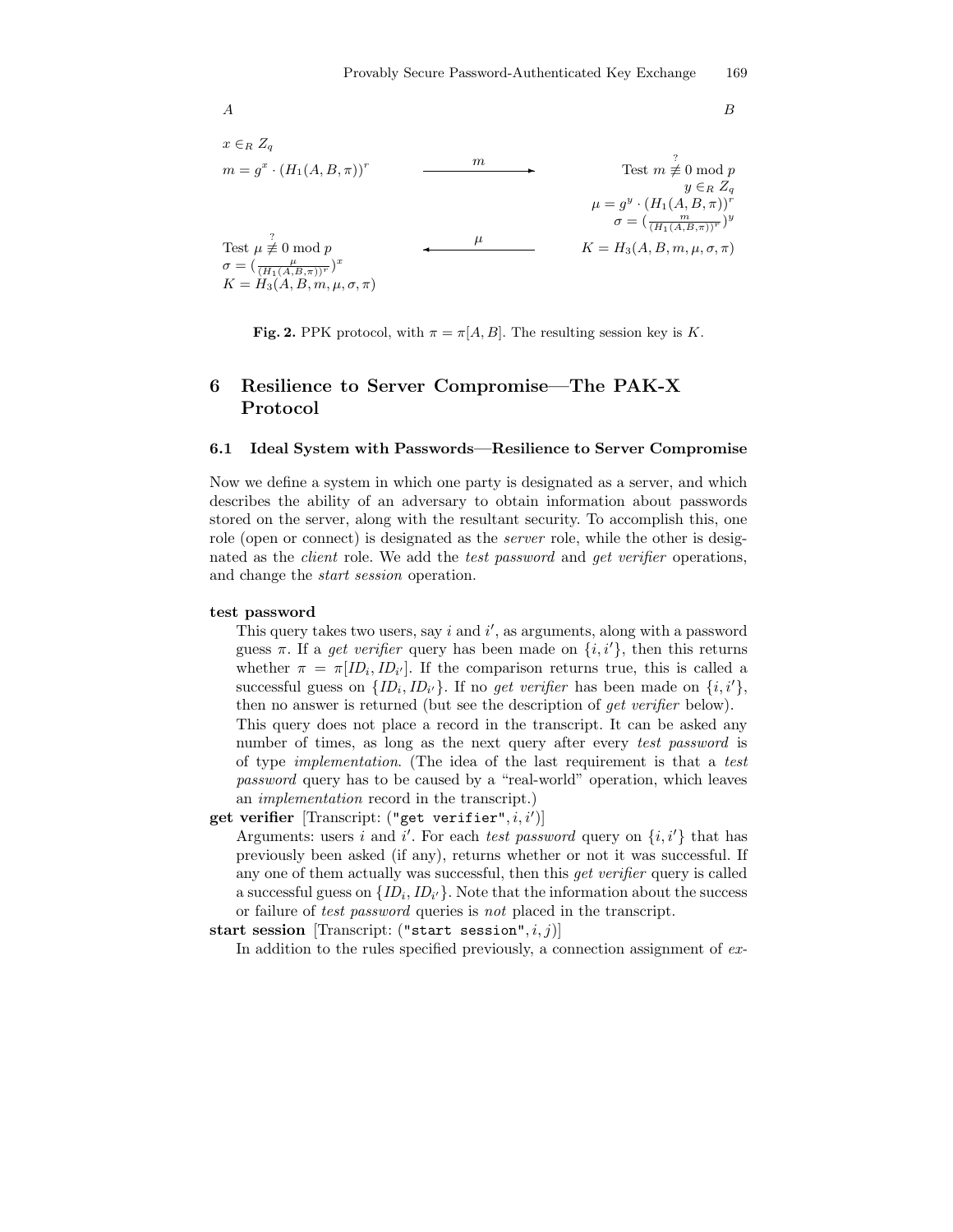pose for client instance  $(i, j)$  is allowed at any point after a *get verifier* query on users *i* and *i'* has been performed, where  $ID_{i'} = PID_{ij}$ .

The test password query does not affect the legality of open and connect connection assignments.

#### 6.2 Real System—Resilience to Server Compromise

In a real system that has any resilience to server compromise, the server must not store the plaintext password. Instead, the server stores a *verifier* to verify a user's password. Thus, the protocol has to specify a PPT verifier generation algorithm *VGen* that, given a set of user identities  $\{A, B\}$ , and a password  $\pi$ , produces a verifier  $V$ .

As above for  $\pi[A, B]$ , we will write  $V[A, B]$  to mean  $V[\{A, B\}].$ 

A user instance  $(i, j)$  in the server role is given access to  $V[ID_i, PID_{ij}]$ . A user instance  $(i, j)$  in the client role is given access to  $\pi [ID_i, PID_{ij}]$ .

The changes to the *initialize user* and *set password* operations are given here:

- initialize user [Transcript: ("initialize user",  $i$ ,  $ID_i$ )] In addition to what is done in the basic real system,  $V[ID_i, ID_{i'}] =$  $VGen({ID<sub>i</sub>, ID<sub>i'</sub>}, \pi[ID<sub>i</sub>, ID<sub>i'</sub>])$  is computed for each i'.
- set password [Transcript: ("set password",  $i$ ,  $ID', \pi$ )] In addition to what is done in basic real system,  $V[ID_i, ID']$  is set to  $VGen({ID_i, ID'}, \pi)$ .

We add the *get verifier* operation here:

get verifier [Transcript:("get verifier", $i$ , $i'$ ), followed by ("impl", "verifier",  $i, i', V[ID_i, ID_{i'}])$ ] The adversary performs this query with  $i$  and  $i'$  as arguments, with  $V[*ID*<sub>i</sub>, *ID*<sub>i'</sub>] being returned.$ 

#### 6.3 PAK-X protocol

In our protocol, we will designate the open role as the client role. We will use A and B to denote the identities of the client and the server, respectively. In addition to the random oracles we have used before, we will use additional functions  $H_0: \{0,1\}^* \to \{0,1\}^{|q|+\kappa}$  and  $H'_0: \{0,1\}^* \to \{0,1\}^{|q|+\kappa}$ , which we will assume to be random functions. The verifier generation algorithm is

$$
VGen(\{A, B\}, \pi) = g^{v[A, B]},
$$

where we define  $v[A, B] = H_0(\min(A, B), \max(A, B), \pi)$  (we need to order user identities, just so that any pair of users has a unique verifier).

The PAK-X protocol is given in Figure 3.

Theorem 3. The PAK-X protocol is a secure password-authenticated key exchange protocol in the explicit-authentication model, with resilience to server compromise.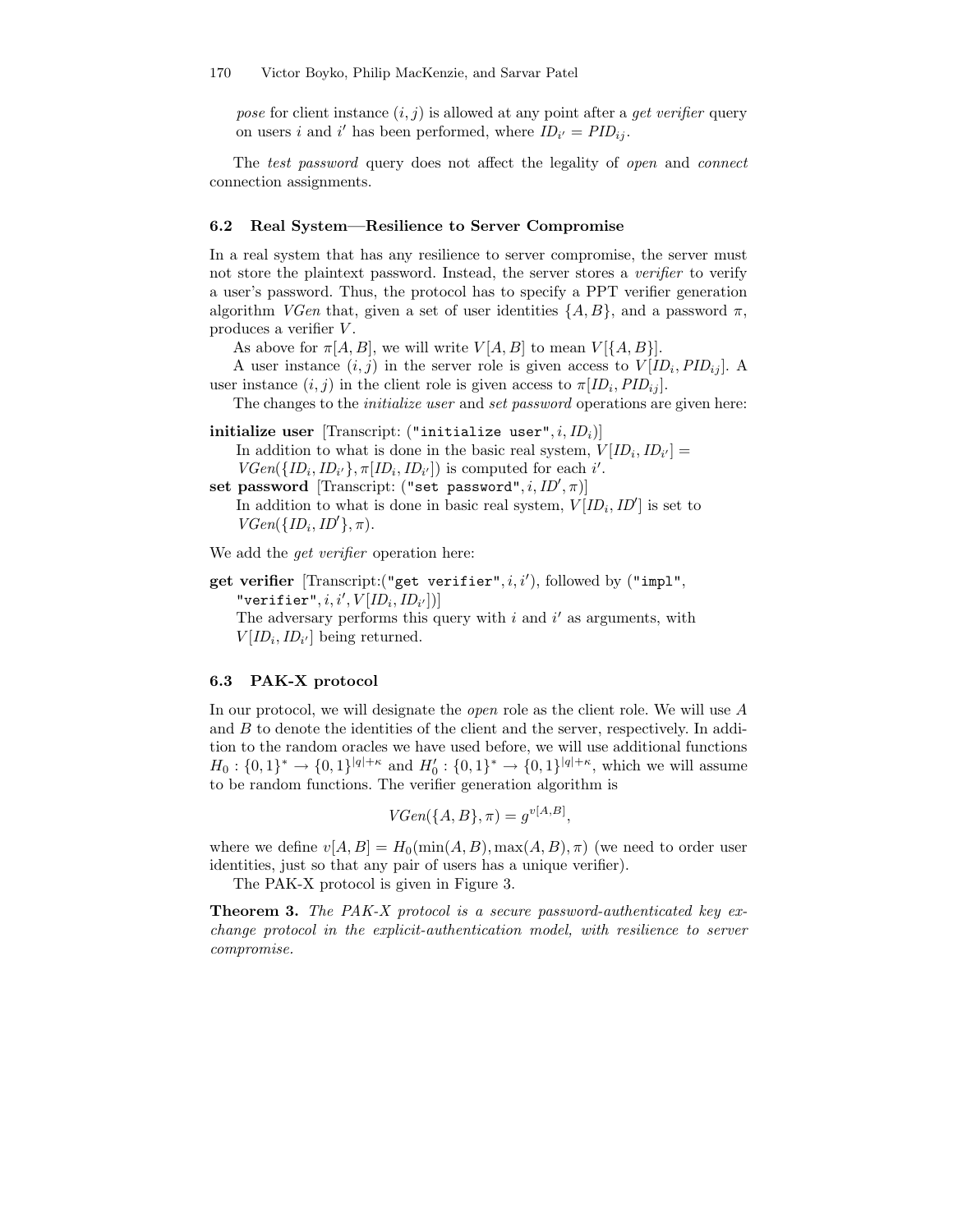The completeness requirement follows directly by inspection. The proof of simulatability is omitted due to page limits. (The technique that allows us to perform authentication where the server stores a verifier instead of the password itself is similar to the technique developed independently in [17] to obtain an efficient encryption scheme secure against an adaptive chosen-ciphertext attack.)

$$
A \hspace{6.7cm} B
$$

$$
x \in_R Z_q
$$
  
\n
$$
m = g^x \cdot (H_1(A, B, V))^r
$$
  
\n
$$
m \longrightarrow
$$
  
\n
$$
m \longrightarrow
$$
  
\n
$$
x \in_R Z_q
$$
  
\n
$$
y \in_R Z_q
$$
  
\n
$$
\sigma = (\frac{m}{(H_1(A, B, V))^r})^y
$$
  
\n
$$
c \in_R \{0, 1\}^{\kappa}, a = g^{H_0'(c)}
$$
  
\n
$$
c = k \oplus H_{2a}(A, B, m, \mu, \sigma, a^v, V)
$$
  
\nTest  $a = g^{H_0'(c)}$   
\n $k' = H_{2b}(A, B, m, \mu, \sigma, a, k, c, V)$   
\n
$$
K = H_3(A, B, m, \mu, \sigma, c, V)
$$
  
\n
$$
K = H_3(A, B, m, \mu, \sigma, c, V)
$$
  
\n
$$
K = H_3(A, B, m, \mu, \sigma, c, V)
$$

Fig. 3. PAK-X protocol, with  $\pi = \pi[A, B], v = v[A, B]$ , and  $V = V[A, B]$ . The resulting session key is  $K$ .

Acknowledgements. We would like to thank Daniel Bleichenbacher for an improvement to our method of generating simulated random oracle responses (as shown in the full paper [13]).

## References

- 1. D. Beaver. Secure multiparty protocols and zero-knowledge proof systems tolerating a faulty minority. J. of Cryptology,  $4(2)$ :75–122, 1991.
- 2. M. Bellare, R. Canetti, and H. Krawczyk. A modular approach to the design and analysis of authentication and key exchange protocols. In STOC'98, pages 419–428.
- 3. M. Bellare, D. Pointcheval, and P. Rogaway. Authenticated key exchange secure against dictionary attacks. In EUROCRYPT 2000, pages ??–??.
- 4. M. Bellare and P. Rogaway. Entity authentication and key distribution. In CRYPTO'93, pages 232–249.
- 5. M. Bellare and P. Rogaway. Random oracles are practical: A paradigm for designing efficient protocols. In ACM Security (CCS'93), pages 62–73.
- 6. M. Bellare and P. Rogaway. Optimal asymmetric encryption. In EUROCRYPT'94, pages 92–111.
- 7. M. Bellare and P. Rogaway. Provably secure session key distribution—the three party case. In STOC'95, pages 57–66.